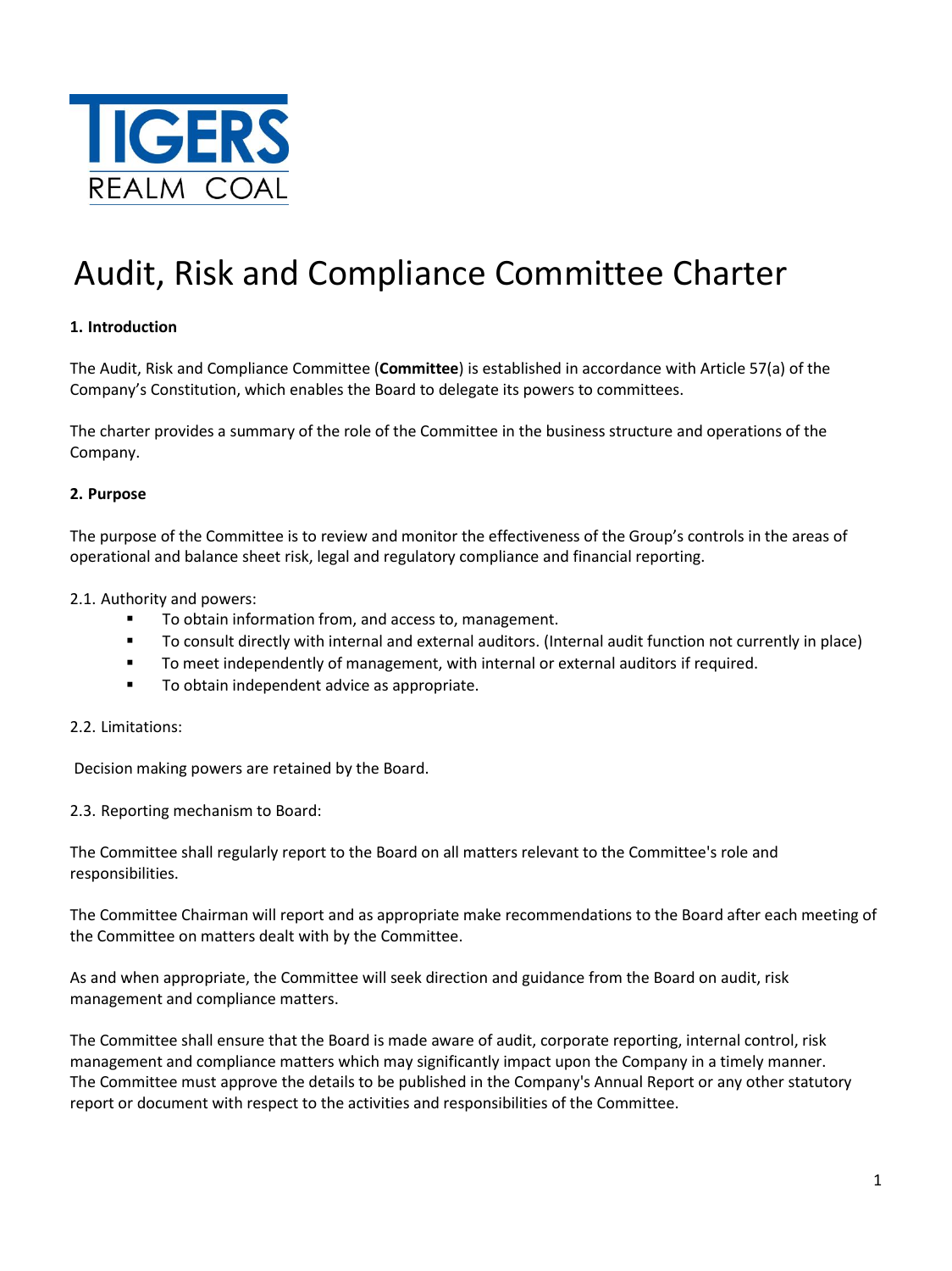# **3. Role of the Committee**

The role of the Committee is to:

- Oversee the adequacy of the controls established by senior management to identify and manage areas of potential risk and to safeguard the assets of the Company;
- **EXECT** Review the integrity of the Company's corporate reporting;
- Oversee the Company's relationship with its external auditor and the external audit function generally, including the independence of the external auditor; and
- Evaluate the process in place to ensure that accounting records are properly maintained in accordance with statutory requirements and financial information provided to investors and the Board is accurate and reliable.

# **4. Responsibilities:**

4.1. Auditor appointments and effectiveness:

- Make recommendations to the Board regarding the appointment, reappointment or replacement, remuneration, effectiveness and independence of the external and internal auditors;
- Make recommendations to the Board regarding the resolution of disagreements between management and the external auditor regarding financial reporting;
- Review and make recommendations to the Board regarding the pre-approval of all audit and non-audit services provided by the external auditor, having regard to the requirement that under no circumstances will the external auditors be engaged to perform any non-audit/assurance services that may impair or appear to impair the external auditor's judgement or independence in respect of the Company;
- Review and make recommendation to the Board regarding the external auditor's arrangements for the rotation and succession of audit and review partners including their approach to managing the transition;
- Review and make recommendation to the Board regarding the ongoing management of an effective internal audit function with appropriate resources;
- Review the independence, performance and effectiveness of the internal and external audit functions on an annual basis; and
- Provide to the Board a direct line of communication from both the internal and external auditors.

# 4.2. Accounting and reporting:

Assist the Board in fulfilling its fiduciary responsibilities relating to accounting and reporting practices by:

- **•** reviewing significant accounting policies adopted within the Group to ensure compliance with Accounting Standards and generally accepted accounting principles;
- monitoring the adequacy and effectiveness of the Group's accounting and internal control systems and reporting;
- reviewing and discussing the scope and results of the work of the external auditor;
- **EXED** considering financial matters relevant to financial reporting in a timely manner;
- reviewing the Company's interim financial statements, annual financial statements and preliminary announcements prior to their release to ensure that they are complete, reflect appropriate accounting principles, contain appropriate disclosures and are consistent with the information known to Committee members, and making any necessary recommendations to the Board;
- **EXECT** ensuring that there are no unresolved issues between management and the external auditors; and
- reviewing other financial information distributed externally as required.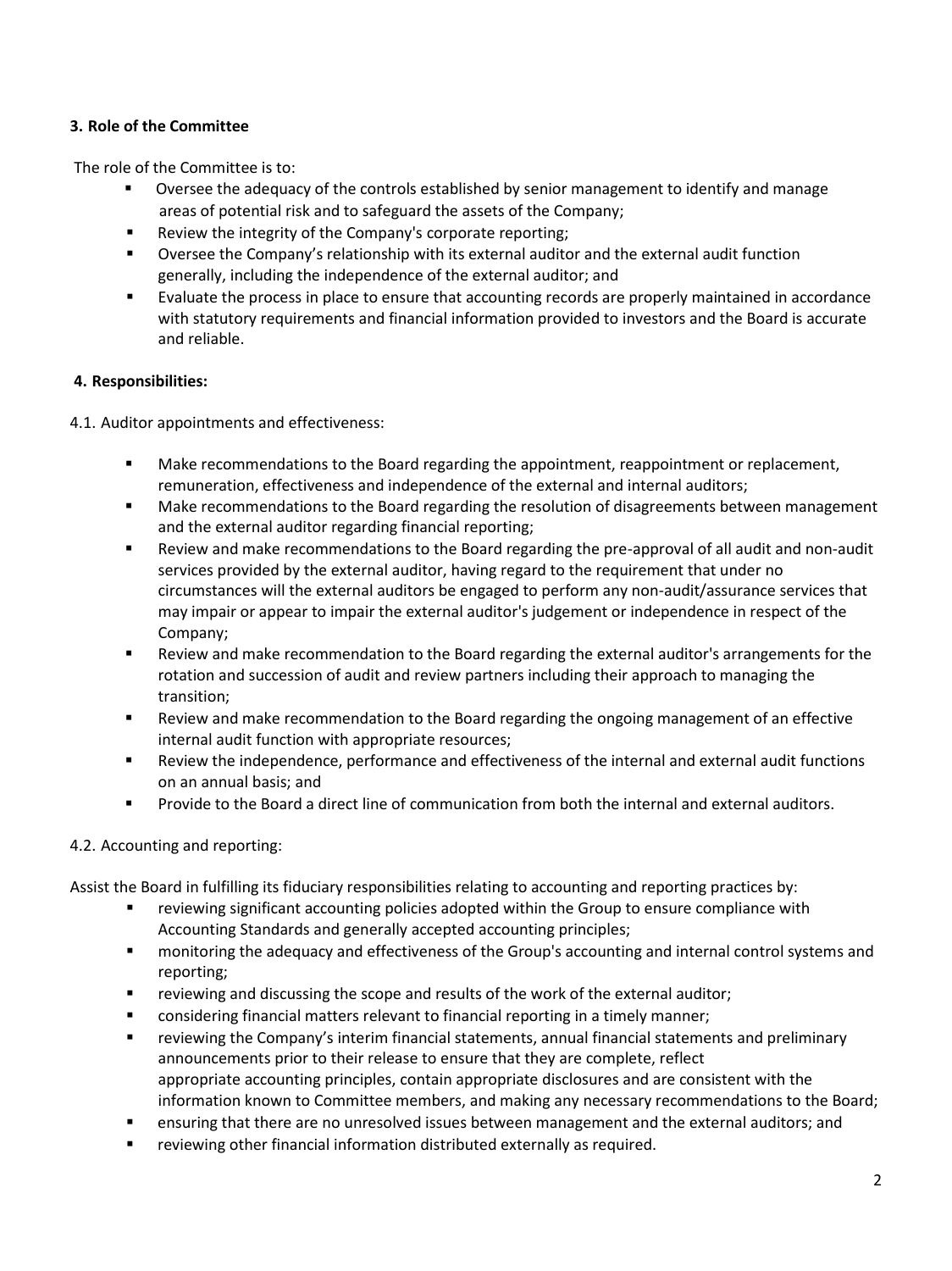- 4.3. Internal audit (Business Risk Assurance):
	- **Review and approve the annual internal audit plan;**
	- Review progress made against the internal audit plan; and
	- Review significant internal audit findings and action taken by management to address these.

4.4. Ethics:

- Review the Company's controls to ensure they support ethical operations including the Company's code of Conduct and fraud control planning and management;
- Review any reported instances of non compliance with the Company's Code of Conduct; and
- Review all whistleblower investigation reports in accordance with the Company's Whistleblower Policy.

## 4.5. Risk management:

- Review the adequacy and effectiveness of the Company's risk management framework (as identified in the Company's Risk Management Policy), including to assess whether:
	- it has any material exposure to economic, environmental and social sustainability risks and if it does how it manages or intends to manage those risks;
	- the assessments of the likelihood and consequences of each identified risk are current and realistic; and
	- **Phantif** plans for managing each identified risk, including decisions to bear any risks unmitigated, are appropriate and effectively implemented; and
	- Review the processes it employs for evaluating and continually improving the effectiveness of its risk management and internal control processes.

## 4.6. Compliance:

- Gain an understanding of the current areas of greatest compliance risk (financial and non-financial) and review these areas on a regular basis.
- Obtain regular updates from management, the Company's legal counsel, auditors and any external parties as it thinks fit regarding audit, risk management and compliance matters. It shall regularly review existing compliance systems and consider any deficiencies in compliance risk measures.
- Review any legal matters which could significantly impact the Company's compliance and risk management systems, and any significant compliance and reporting issues, including any internal regulatory compliance reviews and reports.
- Review the effectiveness of the compliance function at least annually, including the system for monitoring compliance with laws and regulations and the results of management's investigations and follow-ups (including disciplinary action) of any fraudulent acts or non-compliance.
- Be satisfied that all regulatory compliance matters have been considered in the preparation of the Company's official documents.
- Review the findings of any examinations by regulatory agencies and any material correspondence with such agencies.
- **EXECT** ensure that there is a process in place for the Chairman of the Board and the Committee Chairman to be immediately informed of any material non-compliance matter or material litigation.
- Review processes in place to ensure compliance with laws, rules, regulations and internal codes of conduct including:
	- Corporations Act;
	- ASX Listing Rules;
	- trade practices;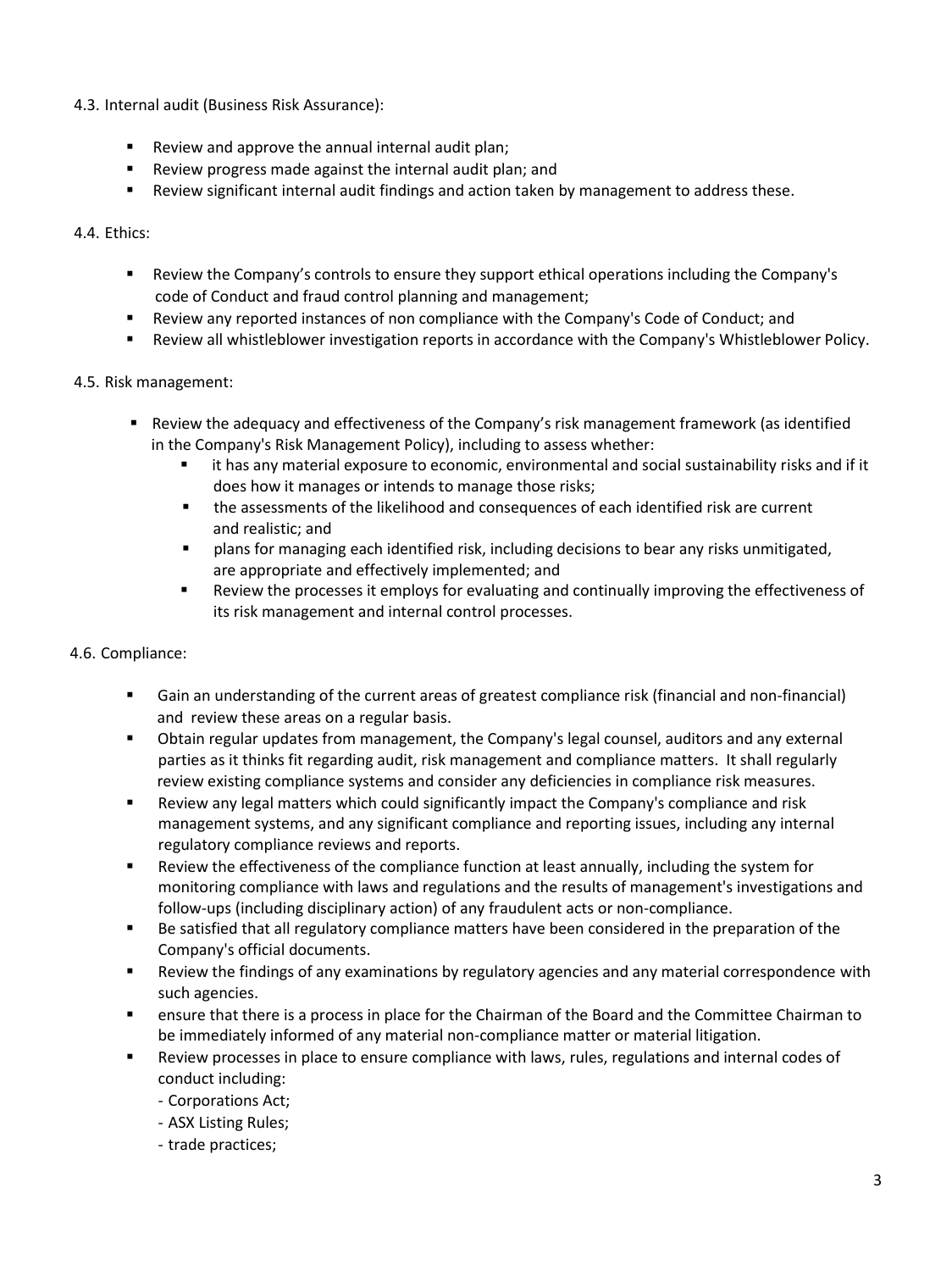- equal opportunity;
- occupational health and safety;
- applicable foreign laws; and
- other requirements.

## **5. Composition**

## 5.1. Membership:

Not less than 3 non-executive Directors as appointed by the Board.

A member may resign upon notice in writing to the Chairman of the Committee. A member may from time to time be immediately removed by notice in writing under the hand of the Chairman of the Committee. The effect of ceasing to be a director of the Board is the automatic termination of appointment as a member of the Committee.

# 5.2. Chairman:

A member of the Committee as appointed by the Board.

The Committee Chairman shall be independent.

The Committee Chairman will be considered independent if he or she is a non-executive director who is not a member of management, and who is free of any business or other relationship that could materially interfere with, or could reasonably be perceived to materially interfere with, the independent exercise of their judgement.

## 5.3. Chairman's role:

The Committee Chairman shall:

- be knowledgeable of the Company's business and financial and auditing processes;
- oversee planning and conduct of Committee meetings including approval of the agenda and minutes;
- oversee reporting and verbal presentations to the Board from the Committee; and
- be involved in selection of Committee members as appropriate

## 5.4. Guests:

The Committee may invite any director, executive, other staff member or independent third party to attend all or part of a meeting of the Committee.

## 5.5. Member requirements:

As soon as practical the majority of Committee members will be independent.

A Committee member will be considered independent if he or she is a non-executive director who is not a member of management, and who is free of any business or other relationship that could materially interfere with, or could reasonably be perceived to materially interfere with, the independent exercise of their judgement.

It is intended that:

- all Committee members shall be financially literate (that is, be able to read and understand financial statements);
- at least one member shall have relevant accounting and/or related financial management expertise (that is, a qualified accountant or other financial professional with experience of financial and